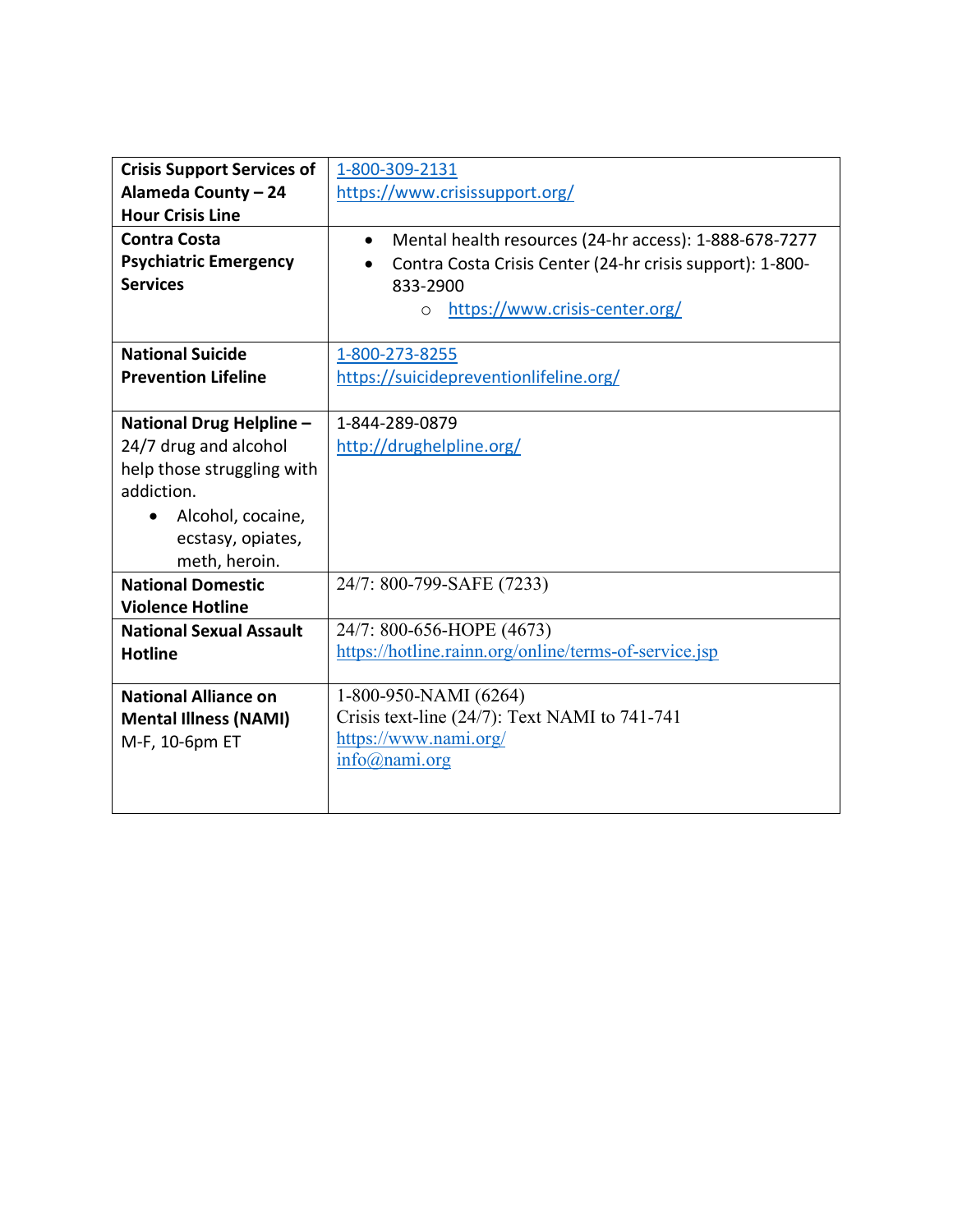| <b>RESOURCES</b>                 |                                                                  |
|----------------------------------|------------------------------------------------------------------|
| <b>National Institute on</b>     | https://www.drugabuse.gov/                                       |
| <b>Drug Abuse</b>                |                                                                  |
| <b>National Institute of</b>     | https://www.nimh.nih.gov/index.shtml                             |
| <b>Mental Health</b>             |                                                                  |
| <b>Evidence-Based Practices</b>  | https://www.samhsa.gov/ebp-resource-center                       |
| <b>Resource Center</b>           |                                                                  |
| <b>Substance Abuse and</b>       | https://www.samhsa.gov/find-treatment                            |
| <b>Mental Health Services</b>    |                                                                  |
| Administration                   | National Helpline (24hr-FREE English/Spanish) treatment referral |
| (SAMHSA)                         | routing service, and information about mental and/or substance   |
|                                  | use disorders, prevention, and recovery:                         |
|                                  | 1-800-662-4357 TTY: 1-800-487-4889                               |
| <b>Find Nearest</b><br>$\bullet$ | https://findtreatment.gov/                                       |
| <b>Substance Use</b>             |                                                                  |
| <b>Treatment</b>                 |                                                                  |
| <b>Centers</b> (part of          |                                                                  |
| SAMHSA)                          |                                                                  |
| <b>Find Nearest</b><br>$\bullet$ | https://findtreatment.samhsa.gov/                                |
| <b>Behavioral Health</b>         |                                                                  |
| <b>Treatment</b>                 |                                                                  |
| Centers (part of                 |                                                                  |
| $SAMHSA$ ) –                     |                                                                  |
| alcohol, drug or                 |                                                                  |
| mental health                    |                                                                  |
| treatment                        |                                                                  |
| facilities and                   |                                                                  |
| programs around                  |                                                                  |
| the country                      |                                                                  |
| <b>Buprenorphine</b>             | https://www.samhsa.gov/medication-assisted-                      |
| <b>Practitioner &amp;</b>        | treatment/practitioner-program-data/treatment-practitioner-      |
| <b>Treatment</b>                 | locator                                                          |
| Program Locator-                 |                                                                  |
| to treat opioids                 |                                                                  |
| (e.g., opioids,                  |                                                                  |
| heroin and pain                  |                                                                  |
| relievers)                       |                                                                  |
| <b>Early Serious</b>             | https://www.samhsa.gov/esmi-treatment-locator                    |
| <b>Mental Illness</b>            |                                                                  |
| <b>Treatment</b>                 |                                                                  |
| Locator (e.g.,                   |                                                                  |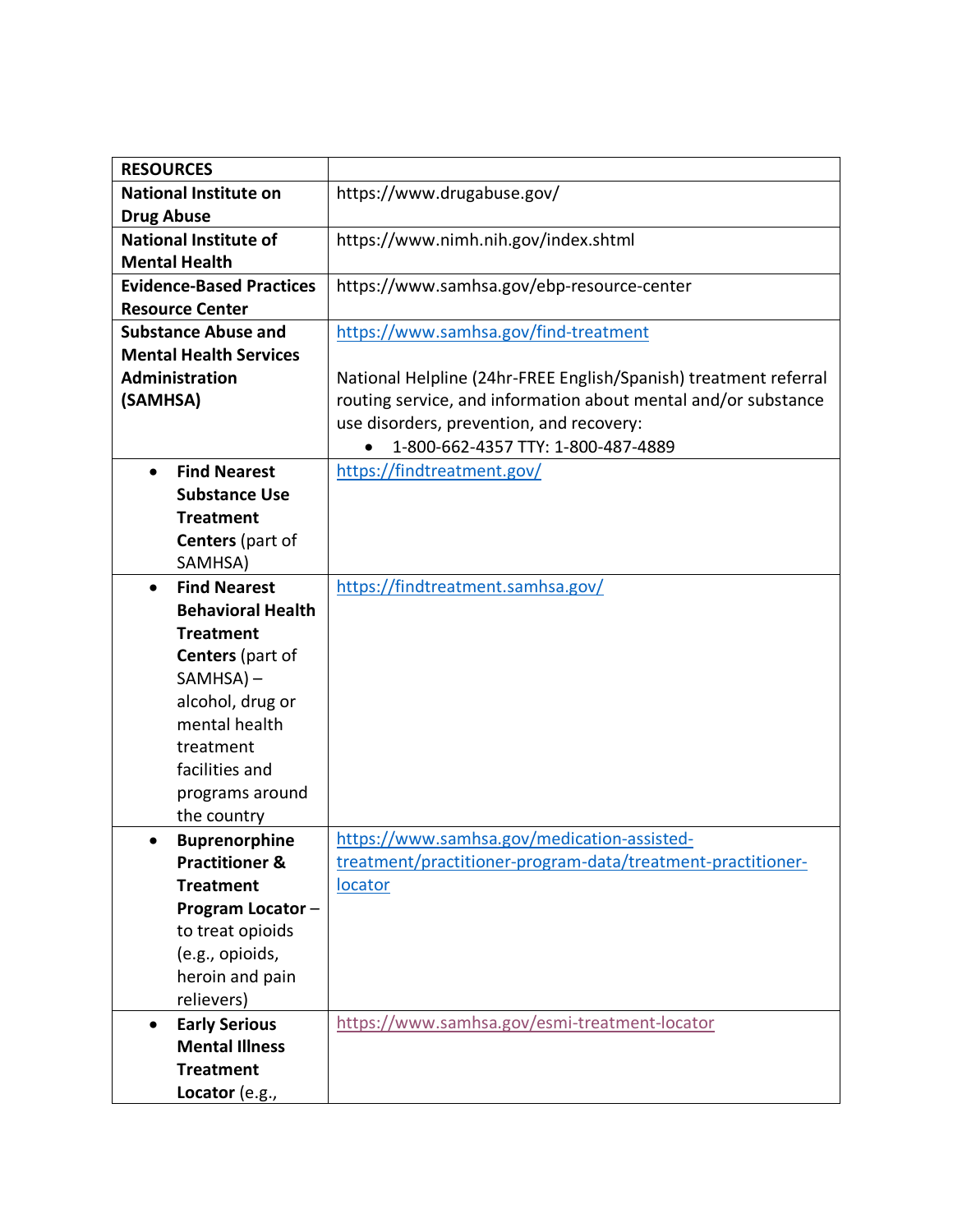| psychosis,                            |                                                             |
|---------------------------------------|-------------------------------------------------------------|
| schizophrenia, bi-                    |                                                             |
| polar disorder,                       |                                                             |
| etc)                                  |                                                             |
| <b>Disaster Distress</b><br>$\bullet$ | https://www.samhsa.gov/find-help/disaster-distress-helpline |
| Helpline -                            | 1-800-985-5990                                              |
| Counseling,                           |                                                             |
| information and                       |                                                             |
| support helpline -                    |                                                             |
| (e.g., stress,                        |                                                             |
| anxiety, and other                    |                                                             |
| depression-like sx                    |                                                             |
| due to natural or                     |                                                             |
| human-caused                          |                                                             |
| disaster)                             |                                                             |
| <b>Veteran's Crisis</b><br>$\bullet$  | https://www.veteranscrisisline.net/                         |
| $Line$ – connect                      | 1-800-273-8255 TTY: 1-800-799-4889                          |
| veterans in crisis                    |                                                             |
| (and their families                   |                                                             |
| and friends) with                     |                                                             |
| qualified, caring                     |                                                             |
| Dept. of Veterans                     |                                                             |
| Affairs responder                     |                                                             |
| through a                             |                                                             |
| confidential, toll-                   |                                                             |
| free hotline,                         |                                                             |
| online chat, or                       |                                                             |
| text.                                 |                                                             |
| <b>Drug-Free</b><br>$\bullet$         | https://www.samhsa.gov/workplace/resources/drug-free-       |
| Workplace-                            | helpline                                                    |
| Assist employers                      | 1-800-967-5752                                              |
| and union                             |                                                             |
| representatives                       |                                                             |
| with policy                           |                                                             |
| development,                          |                                                             |
| drug testing,                         |                                                             |
| employee                              |                                                             |
| assistance,                           |                                                             |
| employee                              |                                                             |
| education,                            |                                                             |
| supervisor                            |                                                             |
| training, and                         |                                                             |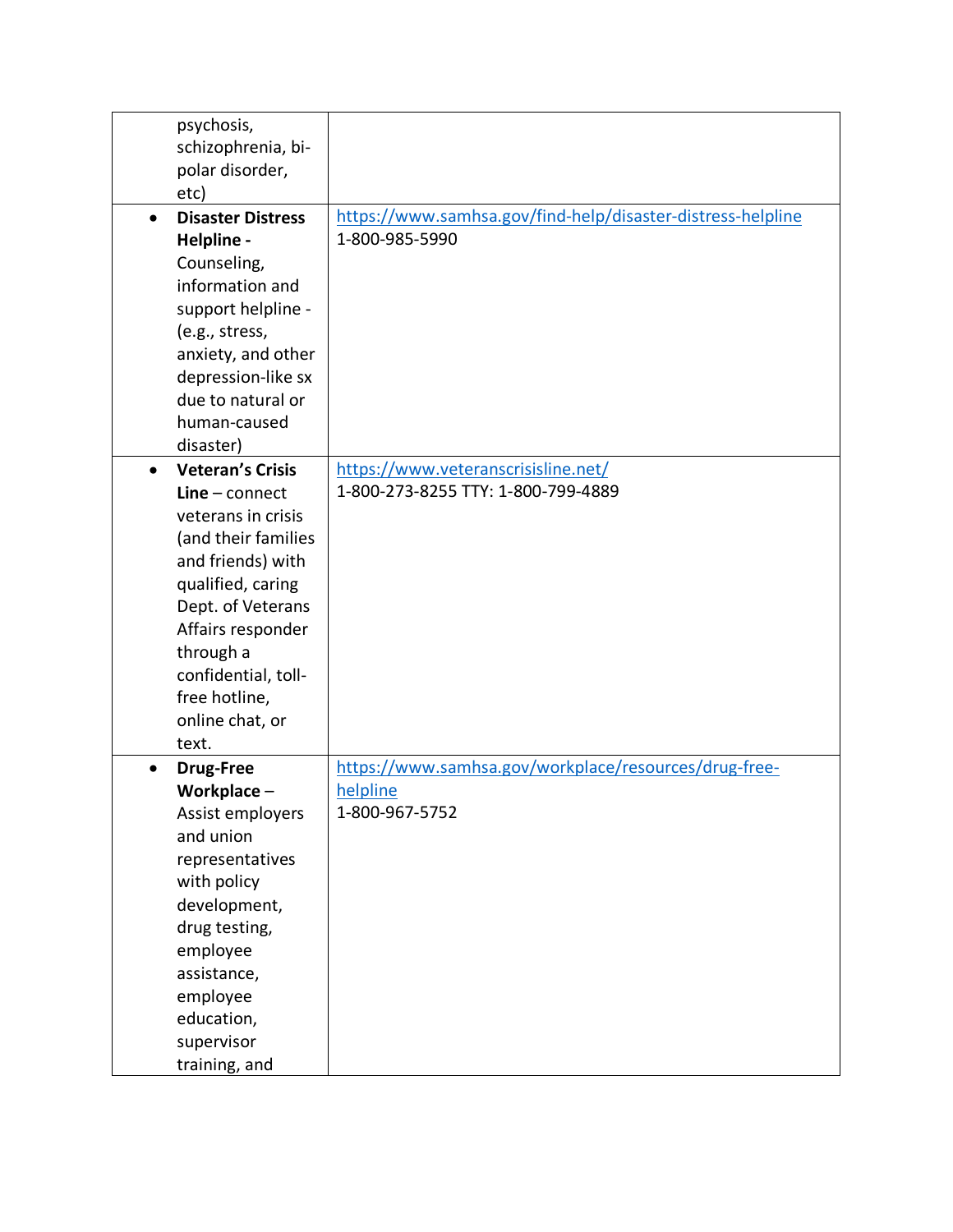| program<br>implementation.                                                                                                                                                     |                                                                                                                                                                                                                                                                                                                                                                                                                                                                                                                                                                                                                                                                                               |
|--------------------------------------------------------------------------------------------------------------------------------------------------------------------------------|-----------------------------------------------------------------------------------------------------------------------------------------------------------------------------------------------------------------------------------------------------------------------------------------------------------------------------------------------------------------------------------------------------------------------------------------------------------------------------------------------------------------------------------------------------------------------------------------------------------------------------------------------------------------------------------------------|
| <b>Safety Plan Template</b><br>(Suicidal Thoughts)                                                                                                                             | http://www.sprc.org/sites/sprc.org/files/SafetyPlanTemplate.pdf                                                                                                                                                                                                                                                                                                                                                                                                                                                                                                                                                                                                                               |
| <b>Self-Care Assessment</b><br>Worksheet                                                                                                                                       | https://www.crisissupport.org/wp-<br>content/uploads/2015/04/trauma wellness self-assessment.pdf                                                                                                                                                                                                                                                                                                                                                                                                                                                                                                                                                                                              |
| <b>Vicarious Trauma</b>                                                                                                                                                        | https://www.crisissupport.org/wp-<br>content/uploads/2015/04/vicarious-trauma fact sheet .pdf                                                                                                                                                                                                                                                                                                                                                                                                                                                                                                                                                                                                 |
| <b>After An Attempt: The</b><br>Emotional Impact of a<br>Suicide Attempt on<br>Families                                                                                        | https://www.crisissupport.org/after-an-attempt-the-emotional-<br>impact-of-suicide-attempts-on-families/#gallery                                                                                                                                                                                                                                                                                                                                                                                                                                                                                                                                                                              |
| MY3 (Smartphone app)<br>"there is hope and a<br>life to look forward to,<br>even in your darkest<br>moments. MY3 can<br>help you get through<br>your most difficult<br>times." | https://my3app.org/<br>Android and iOS<br>Prepares a support system, to help yourself and reach<br>out to others when having thoughts of suicide<br>Sets a plan of 3 people of their contact info that you feel<br>$\bullet$<br>you would like to talk to when you are having thoughts of<br>suicide e.g., sister, therapist, neighbor<br>Build a safety plan: allows customization of plan, and ID<br>$\bullet$<br>personal warning signs, coping strategies, distractions<br>and personal networks.<br>Consolidates and acts as medium for access to important<br>$\bullet$<br>resources for support<br>Direct access to a crisis counselor 24/7 - National Suicide<br>Prevention Lifeline. |

| <b>ALCOHOL</b>                               |                                                |
|----------------------------------------------|------------------------------------------------|
| National Institute on Alcohol Abuse and      | https://www.niaaa.nih.gov/                     |
| <b>Alcoholism</b>                            |                                                |
| <b>Stop Underage Drinking Interagency</b>    | https://www.stopalcoholabuse.gov/              |
| <b>Talking With Your College-Bound Young</b> | https://store.samhsa.gov/product/Talking-With- |
| <b>Adult About Alcohol</b>                   | Your-College-Bound-Young-Adult-About-          |
|                                              | Alcohol/sma18-4897                             |
| US                                           |                                                |
| <b>Preventative Services</b>                 |                                                |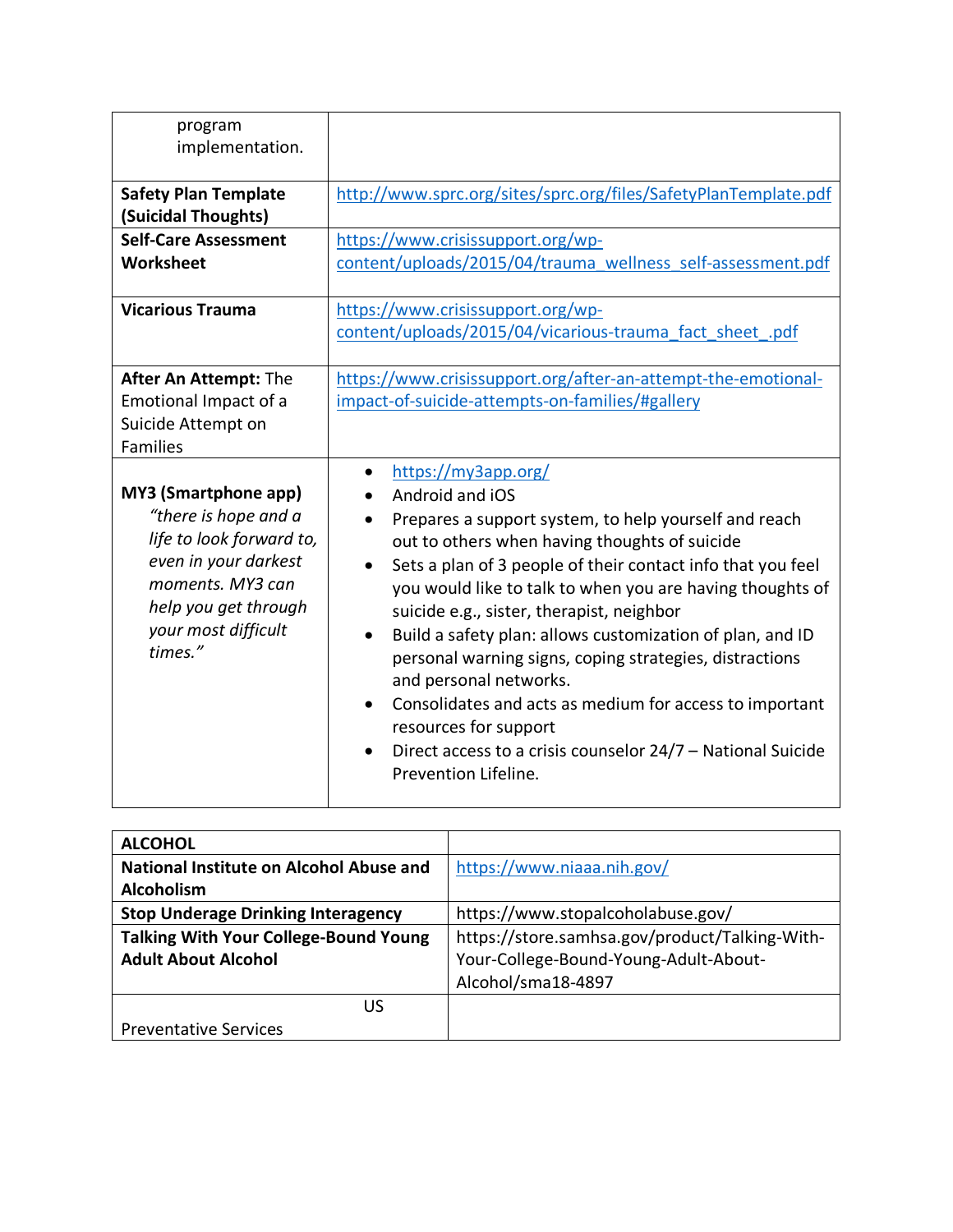| <b>TOBACCO</b>                            |                                                |
|-------------------------------------------|------------------------------------------------|
| <b>Tips for Teens: Tobacco</b>            | https://store.samhsa.gov/product/Tips-for-     |
|                                           | Teens-The-Truth-About-Tobacco/PEP19-07         |
| <b>Tips for Teens: E-cigarettes</b>       | https://store.samhsa.gov/product/Tips-for-     |
|                                           | Teens-The-Truth-About-E-Cigarettes/PEP19-12    |
| <b>Implementing Tobacco Cessation</b>     | https://store.samhsa.gov/product/Implementing- |
| <b>Programs in Substance Use Disorder</b> | Tobacco-Cessation-Programs-in-Substance-Use-   |
| <b>Treatment Settings</b>                 | Disorder-Treatment-Settings/SMA18-5069QG       |
| <b>Synar Program</b>                      | https://www.samhsa.gov/synar                   |

| OPIOIDS/Methamphetami<br>ne/Cocaine/Kratom        |                                                                                                         |
|---------------------------------------------------|---------------------------------------------------------------------------------------------------------|
| <b>Commonly Abused Drugs</b><br>(N <sup>H</sup> ) | https://d14rmgtrwzf5a.cloudfront.net/sites/default/files/nida<br>commonlyuseddrugs_final_printready.pdf |
| <b>Drug Information</b>                           | https://www.dea.gov/factsheets                                                                          |
|                                                   |                                                                                                         |
| Methamphetamine                                   | https://store.samhsa.gov/product/Tips-for-Teens-The-Truth-                                              |
|                                                   | About-Methamphetamine/PEP18-03                                                                          |
| Cocaine                                           | https://store.samhsa.gov/product/Tips-for-Teens-The-Truth-                                              |
|                                                   | About-Cocaine/PEP18-01                                                                                  |
| <b>Kratom</b>                                     | https://www.drugabuse.gov/publications/drugfacts/kratom                                                 |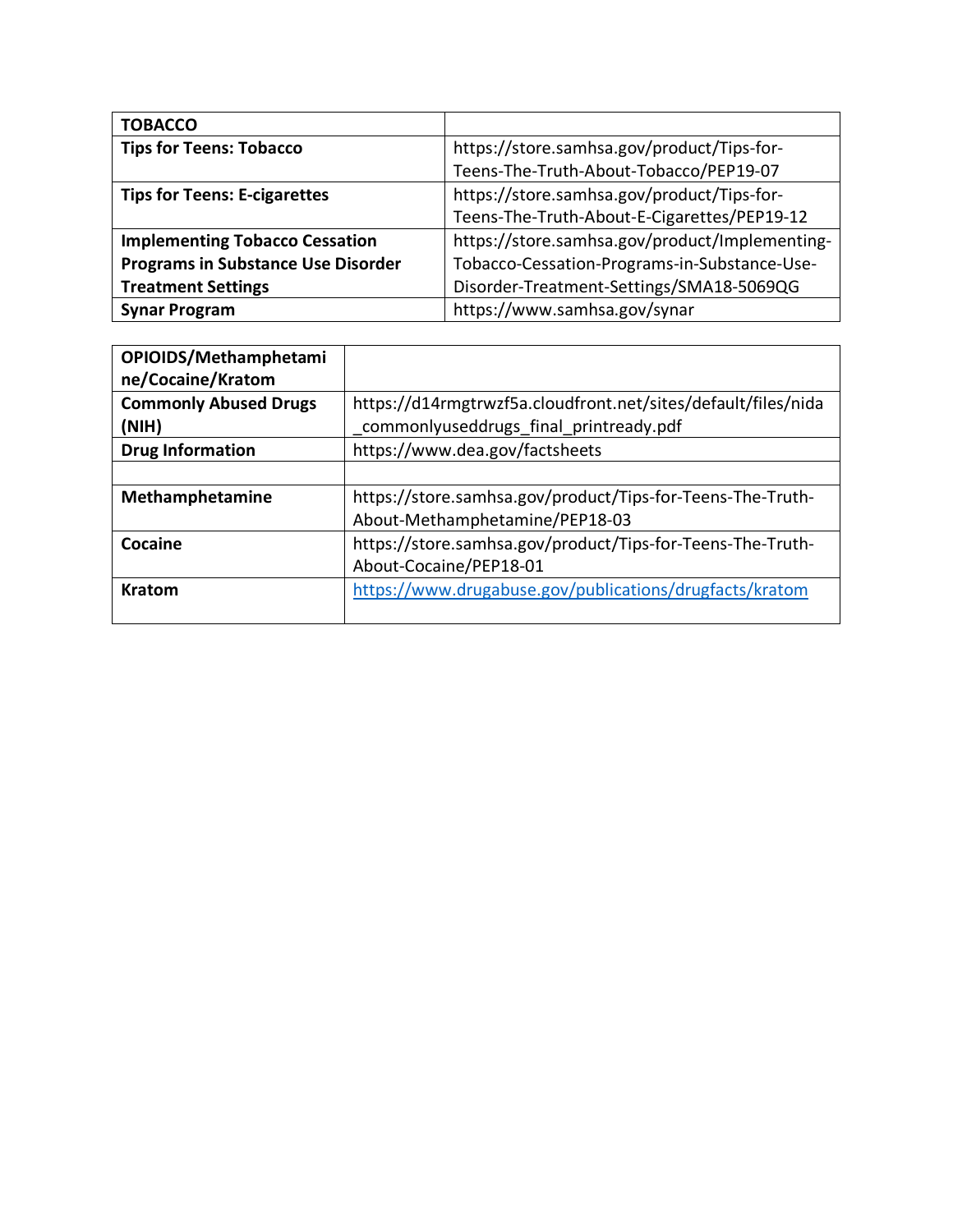| <b>ALAMEDA COUNTY CRISIS REFERRALS</b>                                                                                                                                                                              | https://www.crisissupport.org/get-help-                                                                                                                                                                                                                                                                                                                                                                                                                                    |
|---------------------------------------------------------------------------------------------------------------------------------------------------------------------------------------------------------------------|----------------------------------------------------------------------------------------------------------------------------------------------------------------------------------------------------------------------------------------------------------------------------------------------------------------------------------------------------------------------------------------------------------------------------------------------------------------------------|
|                                                                                                                                                                                                                     | now/alameda-county-crisis-                                                                                                                                                                                                                                                                                                                                                                                                                                                 |
|                                                                                                                                                                                                                     | referrals/#MobileCrisisUnit                                                                                                                                                                                                                                                                                                                                                                                                                                                |
|                                                                                                                                                                                                                     |                                                                                                                                                                                                                                                                                                                                                                                                                                                                            |
| <b>ADULTS</b>                                                                                                                                                                                                       |                                                                                                                                                                                                                                                                                                                                                                                                                                                                            |
| <b>Mobile Crisis Unit</b><br>Locations<br>Berkeley and Albany<br>1130-10pm 7days/wk<br>(510) 981-5900<br><b>Rest of Alameda County</b><br>10-8pm M-F<br>1-800-491-9099<br>San Francisco<br>830-11pm M-F; 12-8pm Sat | a) Free regardless of insurance status,<br>available to all ages - birth to older adults<br>b) Emergency crisis assessment/intervention<br>services conducted in the field<br>c) Early intervention before situation escalates<br>to critical crisis point<br>d) Consultation services provided to<br>consumers, housing/support systems,<br>mental health providers, and other<br>concerned parties<br>e) Assistance with linkage to outpatient<br>mental health services |
| (415) 970-4000                                                                                                                                                                                                      | 5150 evaluation and determination of<br>f<br>appropriate level of care                                                                                                                                                                                                                                                                                                                                                                                                     |
| <b>Berkeley Mental Health</b><br>2640 Martin Luther King Jr Way<br>(Corner of Derby & MLK)                                                                                                                          | Eligibility<br>a) Residents or homeless in Berkeley or Albany<br>who are 18 years or older. Walk-ins (adults<br>only); Call-in (All Ages)                                                                                                                                                                                                                                                                                                                                  |
| Monday-Friday 8 AM-4 PM<br>(510) 981-5290<br>Ask for the<br>Crisis/Assessment/Triage (CAT)<br>Team                                                                                                                  | <b>Services</b><br>b) Assessment, information and referral, crisis<br>intervention, medication services,<br>substance abuse services, and parenting<br>education to persons and families in crisis<br>Assistance in resolving neighborhood<br>C)<br>conflicts and addressing illegal activities<br>d) Intensive outreach services and<br>transportation for homeless persons, for<br>persons-at-risk of homelessness, and for<br>disable persons                           |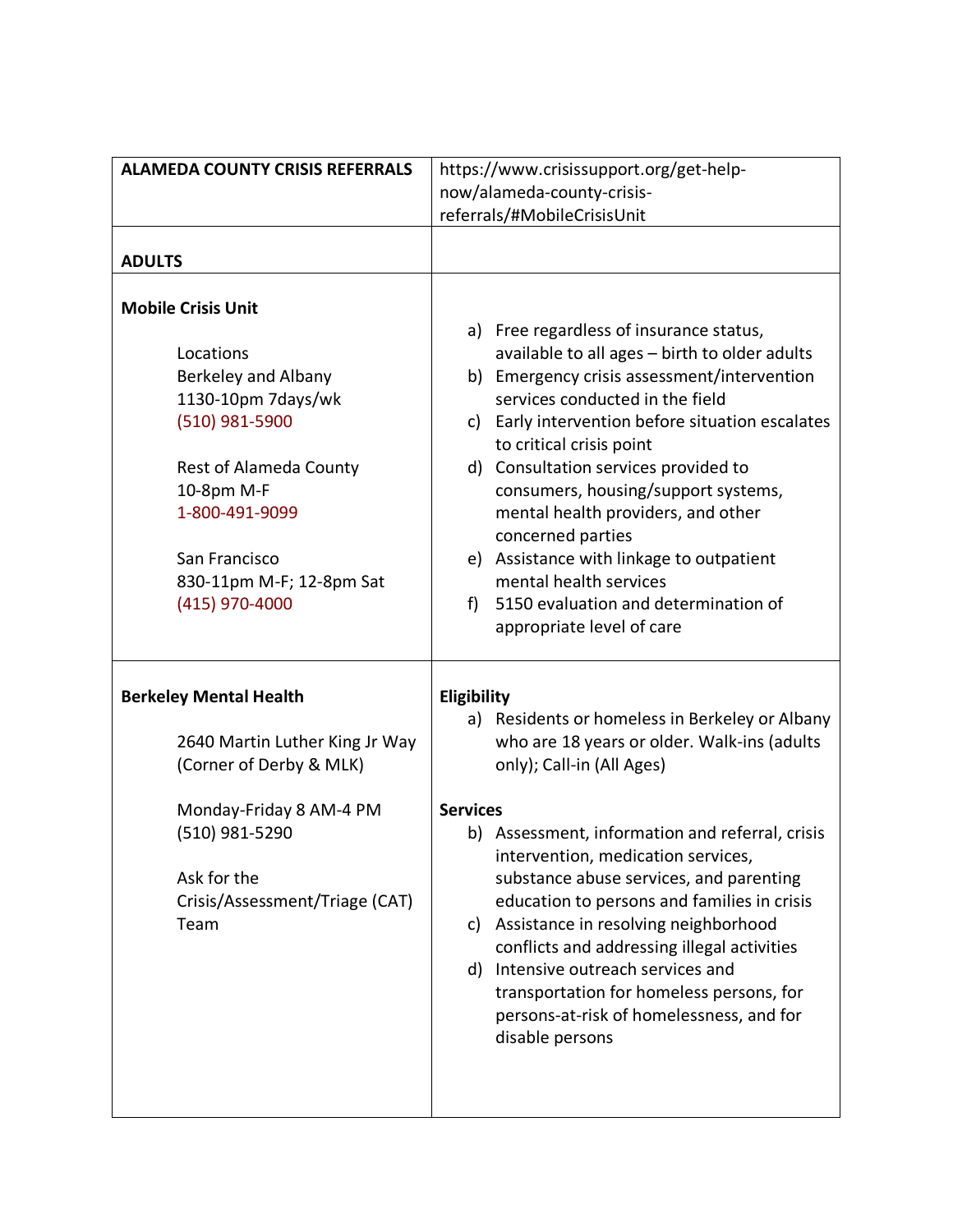| <b>Cherry Hill Detoxification and Sobering</b><br><b>Center</b><br>1-866-866-7496 (24 Hour)<br>2035 Fairmont Drive<br>San Leandro, CA 94578 | <b>Sobering Unit</b><br>50 bed, co-ed, 24hr a day, 7-days<br>1.<br><b>Detox Unit</b><br>a. 32 bed residential program (co-ed) for<br>people withdrawing from effects of<br>alcohol or drug use.<br>b. Constantly monitored by trained staff                                                                         |
|---------------------------------------------------------------------------------------------------------------------------------------------|---------------------------------------------------------------------------------------------------------------------------------------------------------------------------------------------------------------------------------------------------------------------------------------------------------------------|
|                                                                                                                                             | and referred for medical or psychiatric<br>services PRN.<br>c. ~50% of Cherry Hill's clients have co-<br>occurring mental illness.<br>d. Client will be assessed and triaged by<br>staff for level of treatment and<br>supportive services i.e., housing,<br>medical or psychiatric services, job<br>training, etc. |
|                                                                                                                                             | e. Average Stay: 4-6days                                                                                                                                                                                                                                                                                            |
| <b>Crisis Response Program (CRP)</b>                                                                                                        | <b>About</b><br>Offers drop-in service for adults (w/ Medi-Cal or no                                                                                                                                                                                                                                                |
| Monday-Friday                                                                                                                               | insurance);                                                                                                                                                                                                                                                                                                         |
| 8:30am-5pm<br>1-800-491-9099                                                                                                                | 1. are in real or perceived crisis $\rightarrow$ can walk-in<br>to these clinics and receive on-demand<br>support from CRP staff                                                                                                                                                                                    |
| <b>North County CRP</b>                                                                                                                     | <b>Services</b>                                                                                                                                                                                                                                                                                                     |
| (Within Oakland Community<br>Support Services, Eastmont<br>Town Center)<br>7200 Bancroft Avenue, Suite<br>125<br>Oakland CA 94605           | 2. Assessments<br>3. 1-on-1 Counseling<br>4. Psychiatry (Most days, depending on the<br>location)<br>5. Linkage/referrals with the greater system of<br>care or other resources                                                                                                                                     |
| <b>South County CRP</b><br>(Gail Steele Wellness and<br>Recovery Center)<br>409 Jackson Street, Suite 100<br>Hayward CA 94544               | Eligibility<br>6. Adult 18 years and older<br>7. Medi-Cal or No Insurance                                                                                                                                                                                                                                           |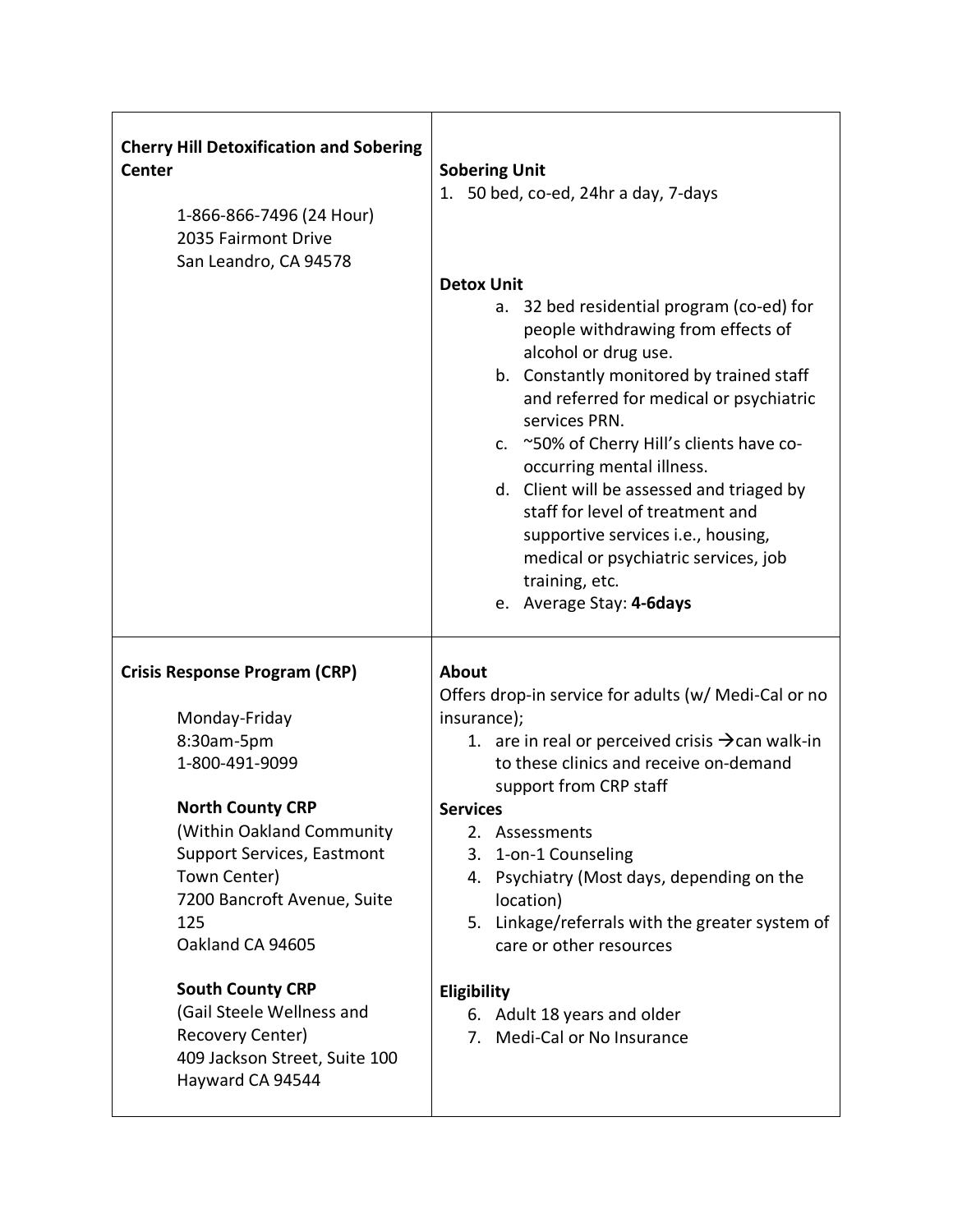| <b>Jay Mahler Recovery Center</b>       | <b>About</b>                                                                              |
|-----------------------------------------|-------------------------------------------------------------------------------------------|
|                                         | 8. Crisis Residential Facility Alternative to                                             |
| 15420 Foothill Blvd.                    | Hospitalization                                                                           |
| San Leandro, CA 94578                   | 9. A recovery-oriented environment of healing                                             |
| (On John George Campus)                 | peer and staff support, which promotes                                                    |
| All Services 24 hours/day               | recovery and wellness using a holistic                                                    |
| 7 days/week                             | approach                                                                                  |
|                                         | Eligibility                                                                               |
|                                         | 10. Potential Clients-need a primary diagnosis                                            |
|                                         | of mental illness (and may have a dual                                                    |
|                                         | diagnosis of substance abuse)                                                             |
|                                         | 11. b/w ages 18-65                                                                        |
|                                         | 12. Must have Medi-Cal or "Medi-Cal                                                       |
|                                         | eligible"/indigent and be an Alameda                                                      |
|                                         | County resident                                                                           |
|                                         | 13. Must be in crisis and as risk of                                                      |
|                                         | hospitalization and could safely benefit                                                  |
|                                         | from this level of care                                                                   |
|                                         | <b>Services</b>                                                                           |
|                                         | 1. State of the art facility with a home-like                                             |
|                                         | environment                                                                               |
|                                         | 2. Provides alternative to hospitalization and                                            |
|                                         | to help people "get back on their feet"                                                   |
|                                         | 3. Approximately 30 days or less time frame                                               |
|                                         | 4. 1:1 counseling, group therapy, wellness and                                            |
|                                         | recovery action plan assistance and                                                       |
|                                         | community outings.                                                                        |
|                                         | 5. Quiet rooms for solitary rest and relaxation                                           |
|                                         | 6. Staffing: medical director, rehabilitation                                             |
|                                         | therapist, social worker, licensed vocational<br>nurses, residential counselors, and peer |
|                                         | staff.                                                                                    |
| <b>John George Psychiatric Pavilion</b> | 1. Mental Health                                                                          |
| (24 hours/ 7 days a week)               | 2. Hospital/part of Alameda Health System                                                 |
| (510) 346-1300                          | Multidisciplinary team approach-<br>3.                                                    |
| 2060 Fairmont Drive                     | diagnostics and treatment of pts w/acute                                                  |
| San Leandro, CA 94578                   | psychiatric illnesses.                                                                    |
| http://www.johngeorgeahs.org/           |                                                                                           |
|                                         |                                                                                           |
|                                         |                                                                                           |
|                                         |                                                                                           |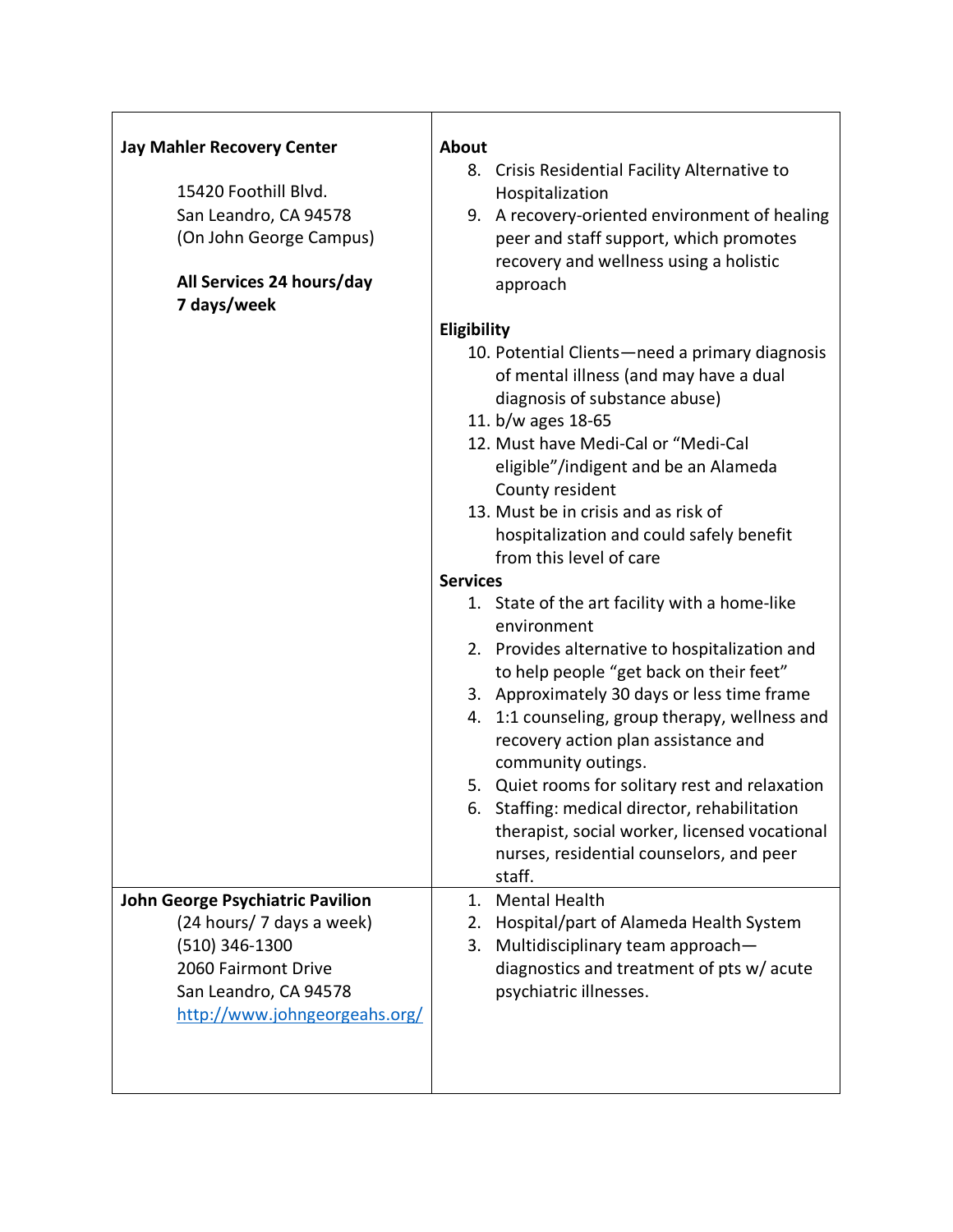| <b>ADOLESCENT AND CHILDREN CRISIS</b><br><b>REFERRELS</b>                                                                       |                                                                                                                                                                                                                                                                                                                                                                                                                                                                                 |
|---------------------------------------------------------------------------------------------------------------------------------|---------------------------------------------------------------------------------------------------------------------------------------------------------------------------------------------------------------------------------------------------------------------------------------------------------------------------------------------------------------------------------------------------------------------------------------------------------------------------------|
| <b>Willow Rock Center (12-17yo)</b><br>510-895-5502<br>2050 Fairmont Drive<br>San Leandro, CA 94578<br>(24 Hours/7 days a week) | <b>About</b><br>1. Adolescent Crisis Stabilization and<br><b>Psychiatric Facility</b><br>2. Located in the John George Campus<br>3. Acute psychiatric facility for adolescents<br>experiencing mental health emergency                                                                                                                                                                                                                                                          |
|                                                                                                                                 | Eligibility<br>4. Adolescents 12-17 yo<br>5. Medi-Cal or No Insurance; or referred by<br>Kaiser<br>6. Walk-ins Accepted                                                                                                                                                                                                                                                                                                                                                         |
|                                                                                                                                 | <b>Services</b><br>1. Person-centered, to enhance individual's<br>safety, health and quality of life.<br>2. Provided on a voluntary or involuntary<br>basis, and link individuals with ongoing care<br>in the community<br>3. Focused intensive work around the trauma<br>experienced in the lives of clients<br>4. Provide sessions with a psychiatrist 7<br>days/wk & a primary therapist who works<br>for them throughout their stay.<br>5. Provide group and family therapy |
| 7. Children's Hospital (0-11yo)<br>510-428-3000<br>747 52nd Street<br>Oakland, CA 94609<br>(24 Hours/7 days a week)             | Children Crisis Stabilization and Psychiatic Facility                                                                                                                                                                                                                                                                                                                                                                                                                           |

| <b>CONTRA COSTA HEALTH SERVICES</b>             | https://cchealth.org/mentalhealth/crisis- |
|-------------------------------------------------|-------------------------------------------|
|                                                 | adults.php                                |
| <b>ADULT (24-hr Hotlines/Crisis Counseling)</b> |                                           |
| <b>Mental Health Crisis Services</b>            | 24-hr Access line: 1-888-678-7277         |
|                                                 | 24-hr crisis support: 1-800-833-2900      |
|                                                 |                                           |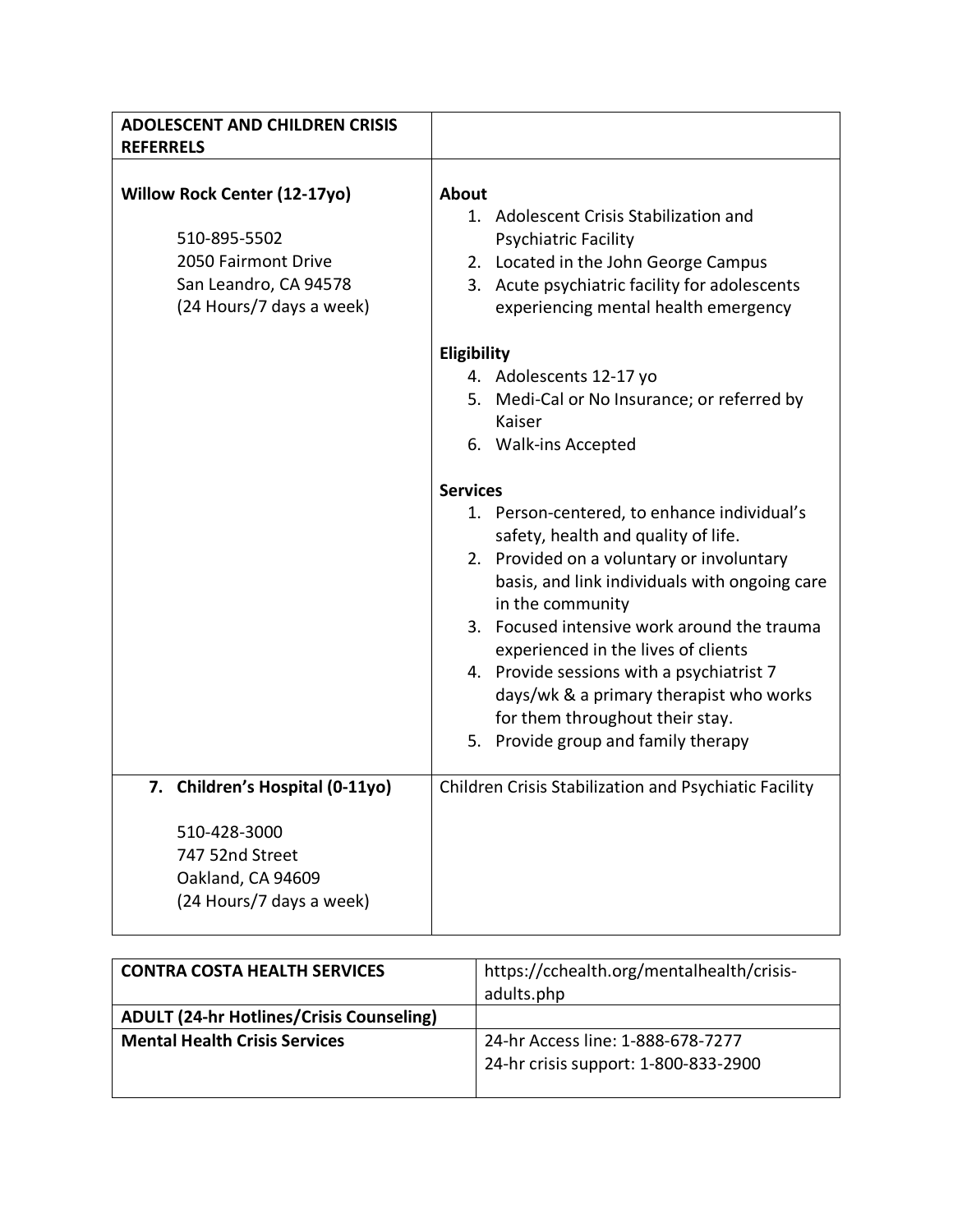| <b>Stand! Against Domestic Violence</b>        | http://www.standagainstdv.org/             |
|------------------------------------------------|--------------------------------------------|
|                                                | 1-888-215-5555                             |
| Emergency shelter, legal assistance, and a     |                                            |
| variety of other resources for victims of      |                                            |
| intimate partner violence. 24/7, Richmond,     |                                            |
| Concord, and Antioch.                          |                                            |
| Casa Hispana                                   | 925-689-1799                               |
|                                                |                                            |
| Immigration law and legal consultation         |                                            |
| M-F, 9-5pm (Concord)                           |                                            |
| <b>Child Abuse Prevention Council</b>          | http://capc-coco.org/                      |
|                                                | 925-946-9961                               |
| M-F, 9-5pm (Walnut Creek)                      |                                            |
| <b>Contra Costa Crisis Center</b>              | http://www.crisis-center.org/              |
|                                                | Suicide and Crisis Hotline: 1-800-833-2900 |
| 24-hr suicide hotline; grief counseling        |                                            |
| program; suicide preventio, etc. (Walnut       |                                            |
| Creek)                                         |                                            |
| <b>Elder Abuse Prevention</b>                  | http://www.oaktrees.org/elder/             |
|                                                | 888-545-SAFE (or 510-233-3427)             |
| M-F, 9-5pm (Richmond)                          |                                            |
| <b>Homeless Hotline</b>                        | 1-800-808-6444                             |
| Referrals to homeless shelters in the East     |                                            |
| Bay, 24/7.                                     |                                            |
| <b>International Institute</b>                 | http://www.iieb.org/                       |
|                                                | 510-451-2846                               |
| Immigration paperwork for battered and low-    |                                            |
| income women                                   |                                            |
| M-F, 9-5pm (Oakland)                           |                                            |
| <b>Community Violence Solutions</b>            | West County: 510-236-7273                  |
|                                                | Central County: 925-798-7273               |
| 24/7 crisis hotline that can also provide      | East County: 925-439-7273                  |
| referrals to the Center's individual and group |                                            |
| counseling; sexual assault victim advocacy.    |                                            |
| (Richmond and Antioch).                        |                                            |
| <b>Rainbow Community Center</b>                | http://www.rainbowcc.org/                  |
|                                                | 925-692-0090                               |
| Community service center serving Contra        |                                            |
| Costa's lesbian/gay/bisexual/transgendered     |                                            |
| communities                                    |                                            |
| <b>Victim/Witness Program</b>                  | 1-800-648-0600                             |
|                                                |                                            |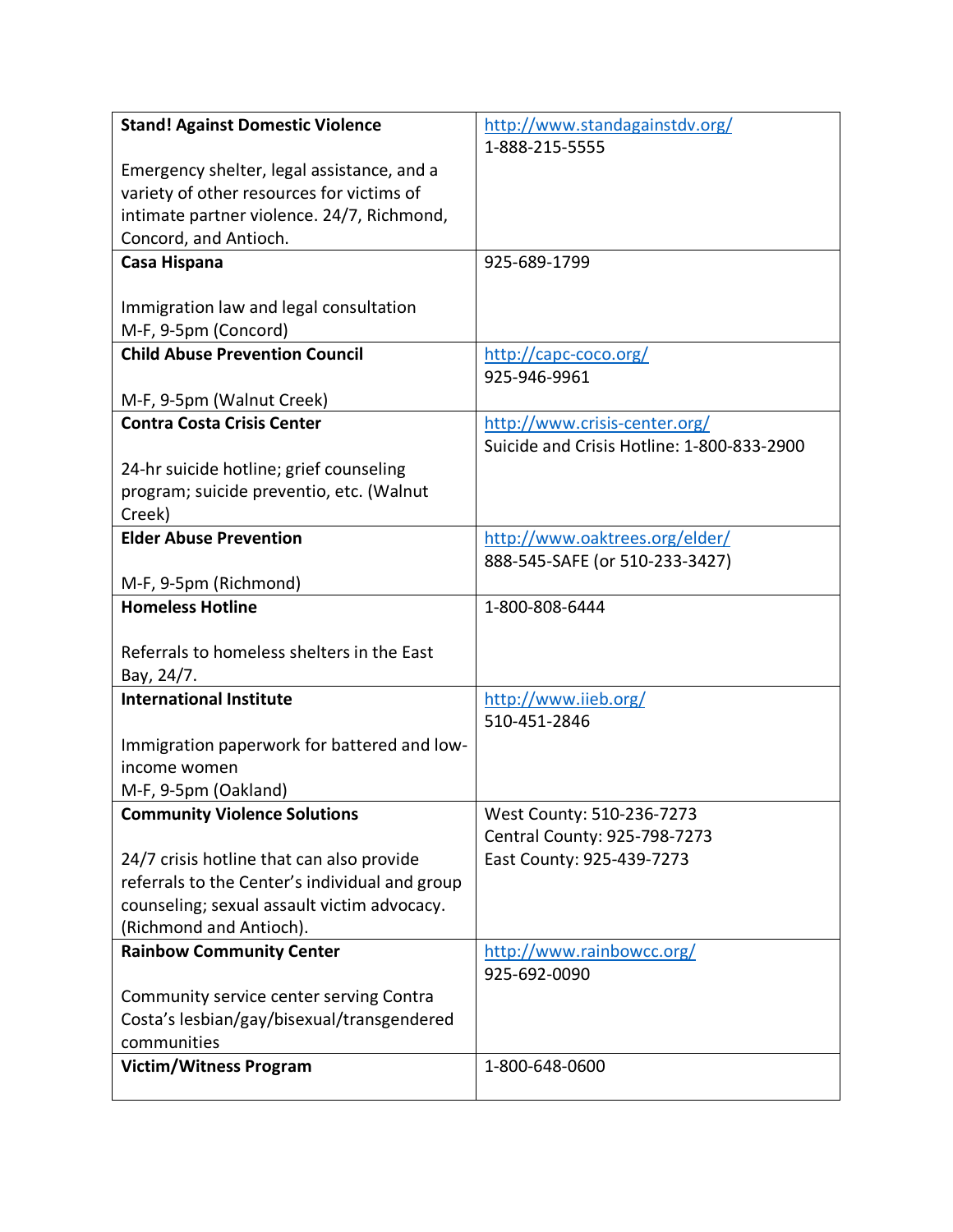| Consultation on how victims of violence can<br>apply for restitution from the state of CA. |  |
|--------------------------------------------------------------------------------------------|--|
| M-F, 9-5pm (Martinez).                                                                     |  |

| <b>CONTRA COSTA HEALTH SERVICES</b>                | https://cchealth.org/mentalhealth/crisis-      |
|----------------------------------------------------|------------------------------------------------|
|                                                    | adults.php                                     |
| <b>TEENS (24-hr Hotlines/Crisis Counseling)</b>    |                                                |
| <b>Mental Health Crisis Services</b>               | 24-hr Access line: 1-888-678-7277              |
|                                                    | 24-hr crisis support: 1-800-833-2900           |
| <b>Stand! Against Domestic Violence</b>            | http://www.standagainstdv.org/                 |
|                                                    | Shelter/Crisis line: 1-888-215-5555            |
| Emergency shelter, legal assistance, and a         | Legal assistance/retraining orders, family law |
| variety of other resources for victims of          | issues, etc: 925-676-3122                      |
| intimate partner violence. Accepts                 |                                                |
| adolescent victims (women only) on a case-         |                                                |
| by-case basis.                                     |                                                |
|                                                    |                                                |
| (24/7, Richmond, Concord, and Antioch.)            |                                                |
| <b>Contra Costa Crisis Center</b>                  | http://www.crisis-center.org/                  |
|                                                    | Suicide and Crisis Hotline: 1-800-833-2900     |
| 24-hr suicide hotline; grief counseling            |                                                |
| program; suicide preventio, etc. (Walnut<br>Creek) |                                                |
| <b>California Youth Crisis Line</b>                | 1-800-843-5200                                 |
|                                                    |                                                |
| <b>Community Violence Solutions</b>                | Central Co.: 925-798-7273                      |
|                                                    | West Co.: 510-236-7273                         |
|                                                    | East Co.: 925-439-7273                         |
| <b>Contra Costa Youth Runaway Hotline</b>          | 1-800-718-4357                                 |
|                                                    |                                                |
| <b>Diamond Youth Shelter</b>                       | 1-800-887-1020                                 |
|                                                    |                                                |
| SF-based emergency shelter for homeless            |                                                |
| and runaway youth.                                 |                                                |
| <b>COUNSELING</b>                                  |                                                |
|                                                    |                                                |
| A Step Forward Child Abuse Treatment               | 925-685-9670                                   |
| Individual counseling for youth healing from       |                                                |
| sexual abuse; varied rates.                        |                                                |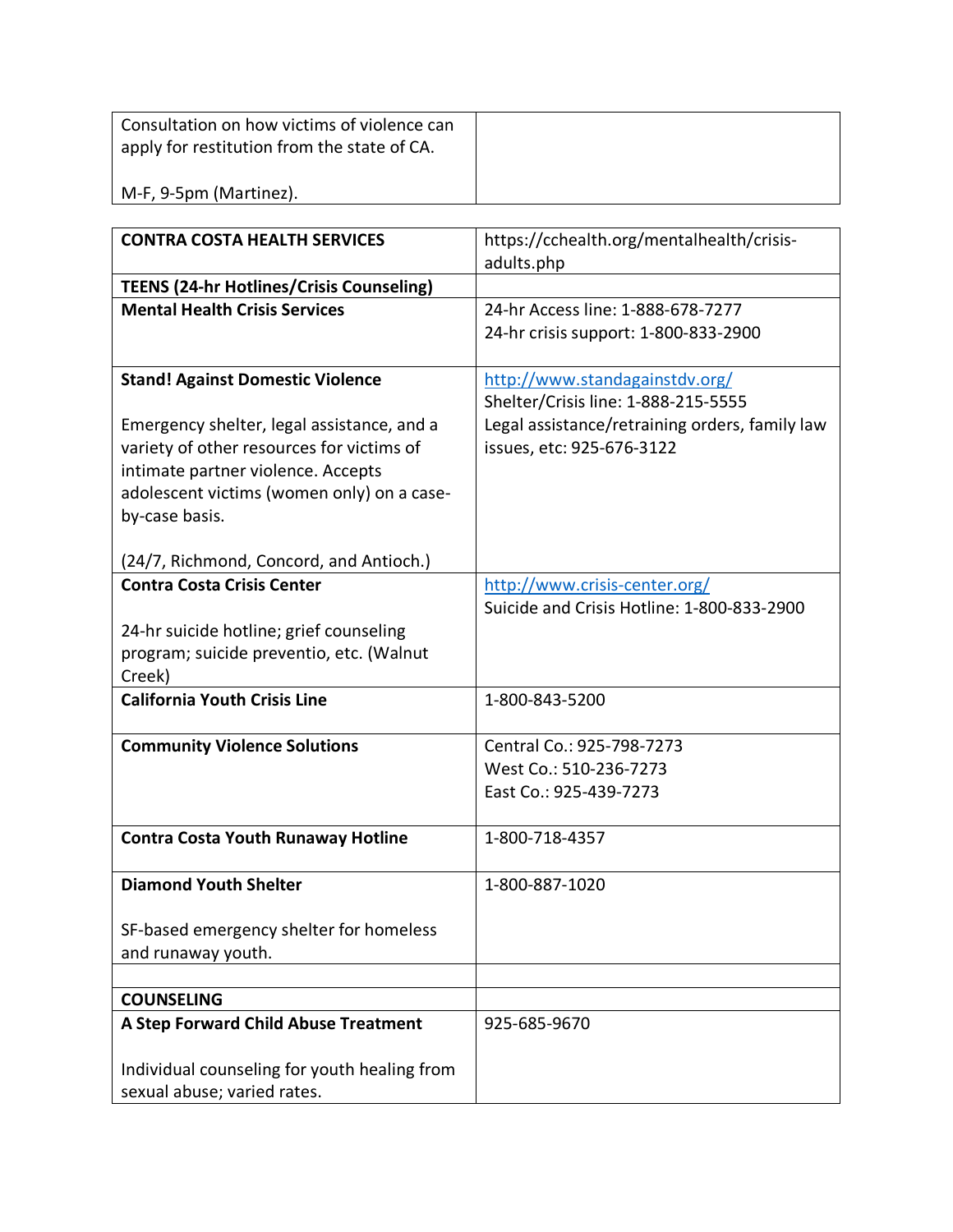| <b>Medi-Cal Mental Health Services</b>            | 1-888-678-7277                  |
|---------------------------------------------------|---------------------------------|
|                                                   |                                 |
| Individual therapy for Medi-Cal patients          |                                 |
| <b>Stepping Stones Counseling Center</b>          | 510-307-4131                    |
|                                                   |                                 |
| Individuals and group counseling for girls        |                                 |
| healing from sexual abuse, abusive                |                                 |
| relationship, and sexual assault. Free of         |                                 |
| charge or sliding scale fee.                      |                                 |
| <b>Turning Point Counseling Center</b>            | 925-934-8925                    |
|                                                   |                                 |
| Individual counseling for youth; varied rates.    |                                 |
|                                                   |                                 |
| <b>LEGAL and VICTIM SERVICES</b>                  |                                 |
| <b>Victim/Witness Program</b>                     | 1-800-648-0600                  |
|                                                   |                                 |
| Provides support services, referrals, and         |                                 |
| consultation to victims of violent crime, on      |                                 |
| how to apply for restitution from the state of    |                                 |
| CA                                                |                                 |
| <b>SELF DEFENSE</b>                               |                                 |
| <b>Girl's Assertiveness Training, Rape Crisis</b> | 510-237-0133                    |
| <b>Center</b>                                     |                                 |
|                                                   |                                 |
| 7-hr course on assertive behavior, self-          |                                 |
| defense, decision-making, and more.               |                                 |
| <b>Community Violence Solutions</b>               | Central Co.: 925-798-7273       |
|                                                   | West Co.: 510-236-7273          |
|                                                   | East Co.: 925-439-7273          |
|                                                   |                                 |
| <b>INTERNET RESOURCES</b>                         |                                 |
| Love Doesn't Have to Hurt Teens                   | http://www.apa.org/pi/pii/teen/ |
| Queer America: Resources for Lesbian, Gay,        | http://www.queeramerica.com/    |
| <b>Bisexual, Transgendered Youth</b>              |                                 |
|                                                   |                                 |
| Is a database that includes information for       |                                 |
| queer and questioning youth on community          |                                 |
| centers, support organizations, and LBGT          |                                 |
| youth groups                                      |                                 |
| <b>Safety Planning</b>                            | http://www.safenetwork.net/     |
|                                                   |                                 |